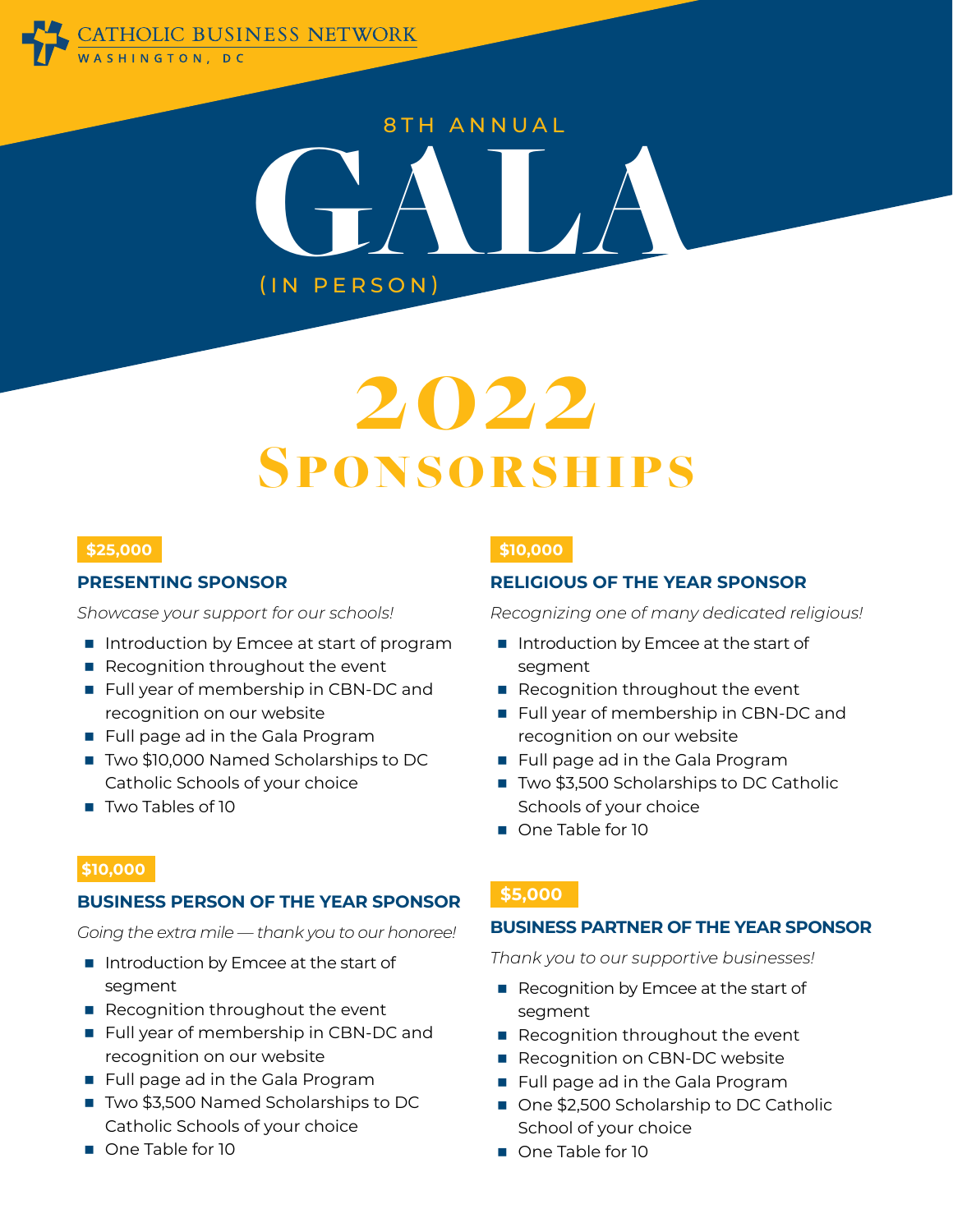#### **VOLUNTEER OF THE YEAR SPONSOR**

*The importance of our amazing volunteers cannot be overstated!*

- Recognition by Emcee at the start of segment
- Recognition throughout the event
- Recognition on CBN-DC website
- **Full page ad in the digital program**
- One \$2,500 Scholarship to DC Catholic School of your choice
- One Table for 10

#### **\$5,000**

#### **GOLD SPONSOR**

*Our schools appreciate your support!*

- Recognition throughout the event
- Recognition on CBN-DC website
- **Full page ad in the Gala Program**
- One \$2,500 Scholarship to DC Catholic School of your choice
- One Table for 10

#### **\$3,000**

#### **SILVER SPONSOR**

*Thank you for helping our students!*

- Recognition during the event
- Recognition on CBN website
- Half page ad in the Gala Program
- One \$1,500 Scholarship to DC Catholic School of your choice
- One Half Table for 5

#### **\$500**

#### **BENEFACTOR**

*Contribute to the success of our schools!*

- Quarter page ad in the digital program
- One \$200 Scholarship to DC Catholic School of your choice
- Two tickets to Gala

#### **\$2,500**

#### **STUDENT SPEAKER SPONSOR**

*A special student representing DC Catholic Schools at their best!*

- Introduction by Emcee at the start of segment
- Recognition during the event
- Quarter page ad in the Gala Program
- One \$1,500 Scholarship to DC Catholic School of your choice
- **Three Tickets to Gala**

#### **\$2,000**

#### **SUPER SUPPORTER SPONSOR**

*Thank you for helping our students!*

- Recognition during the event
- Quarter page ad in the Gala Program
- One \$1,000 Scholarship to DC Catholic School of your choice
- Three Tickets to Gala

#### **\$1,000**

#### **PATRON SPONSOR**

*Contribute to the success of our schools!*

- $\blacksquare$  Recognition during the event
- Quarter page ad in the Gala Program
- One \$500 Scholarship to DC Catholic School of your choice
- **Two Tickets to Gala**

#### **\$250**

#### **INDIVIDUAL TICKET**

*Enjoy a great event and help us support our schools!*

> Please reserve your sponsorships by **April 7, 2022**